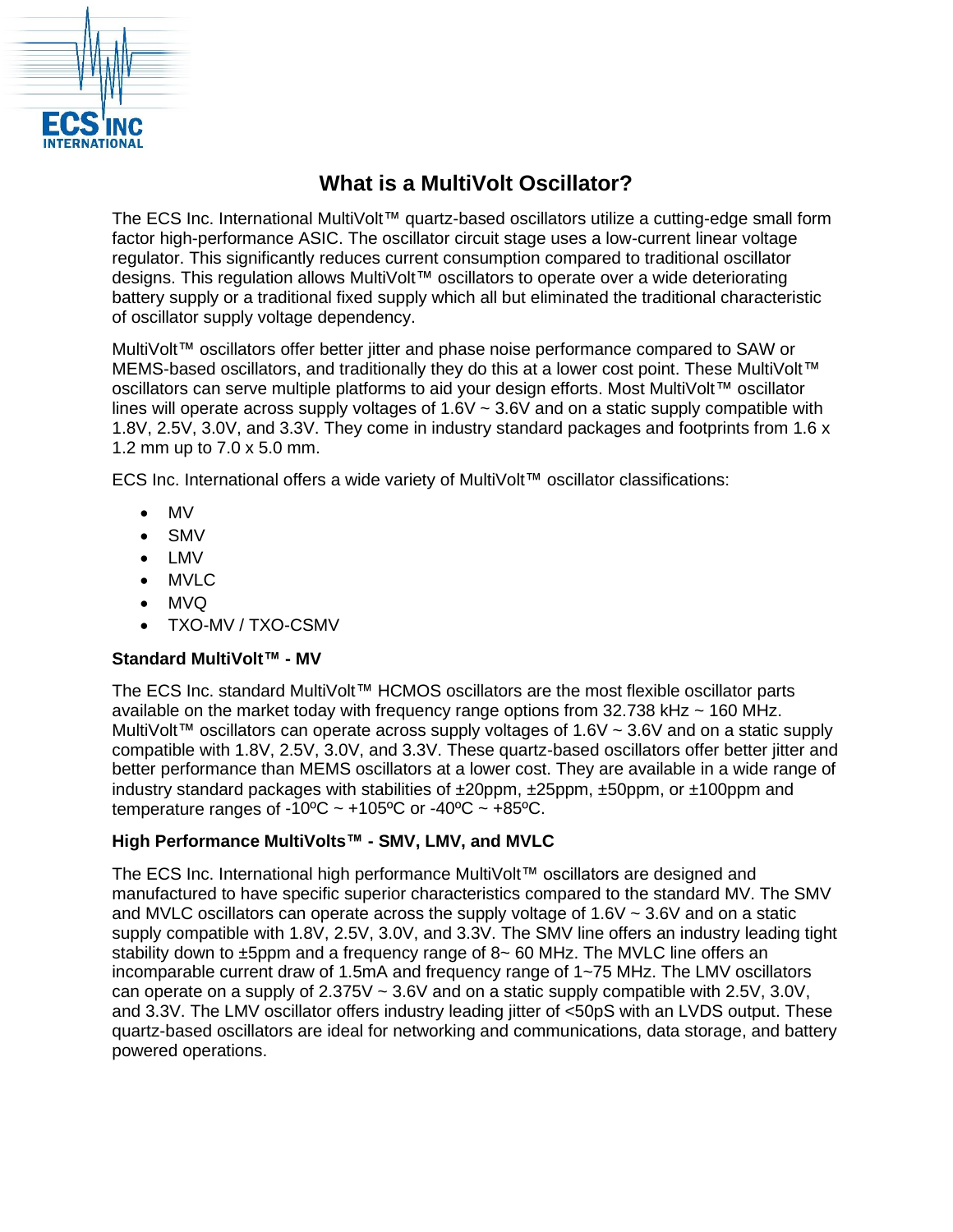

#### **AEC-Q200 MultiVolt™ Oscillator – MVQ**

The MVQ MultiVolt™ oscillators are designed and manufactured for the automotive industry in our IATF 16949 certified factories to AEC-Q200 qualifications. For more on understanding these quality management systems, click [here.](https://ecsxtal.com/understanding-iatf-16949-and-aec-q200-quality-management-systems) They are the most flexible automotive grade oscillator available on the market today. These MultiVolt™ oscillators can operate across a 1.7V ~ 3.6V supply voltage and on a static supply compatible with 1.8V, 2.5V, 3.0V, and 3.3V. They are available in industry standard packages with stabilities of  $\pm 25$ ppm, temperature ranges of -40  $\sim$ 125°C and frequencies of 32.768 kHz and 0.72 ~ 160 MHz. These quartz-based automotive grade oscillators offer better jitter and overall better performance than MEMS oscillators at a lower cost.

#### **MultiVolt™ TCXO's – TXO-MV, TXO-CSMV**

MultiVolt™ temperature compensated crystal oscillators are available with stabilities of ±2.5ppm for the HCMOS TXO-MV and ±0.5ppm for the clipped sine wave TXO-CSMV. These oscillators can operate across a supply voltage of 1.7V ~ 3.6V and on a static supply compatible with 1.8V, 2.5V, 3.0V, and 3.3V. The HCMOS TXO-MV offers a ±2ppm stability with a frequency range of 10  $\sim$  60MHz. The clipped sine wave TXO-CSMV offers a  $\pm$ 0.5ppm stability with a frequency range of 10 ~ 52 MHz. These quartz-based oscillators offer low-jitter and low phase noise. MutliVolt™ TCXOs are ideal for GPS, wireless, satellite, IoT, and RF communication applications.

#### **Choosing a MultiVolt™ Oscillator vs. MEMs Oscillator**

When designing in any oscillator, it is important to keep in mind a variety of performance characteristics such as jitter, phase noise, stability, and power consumption. Based on these specific characteristics, quartz-based oscillators will have the advantage over MEMS based oscillators. Traditionally, crystal oscillators have a much lower power consumption, consistently better jitter, lower phase noise, and a much more stable frequency over time.

See below for two case studies from 2020 on MEMS vs. crystal MultiVolt™ oscillators comparing cost and performance advantages.

For more general information on Quartz Crystal and MEMS Oscillators Performance Based On Real Applications, click [here.](https://ecsxtal.com/quartz-crystal-and-mems-oscillators-performance)

For ECS Inc.'s full MultiVolt Oscillator catalog, click [here.](https://ecsxtal.com/electronic-component-frequency-control-products/oscillators/multivolt-oscillators)

For ECS Inc.'s full product catalog, click [here.](https://ecsxtal.com/store/pdf/ECS_Catalog.pdf)

For additional video resources, click [here.](https://ecsxtal.com/news-resources/video-learning)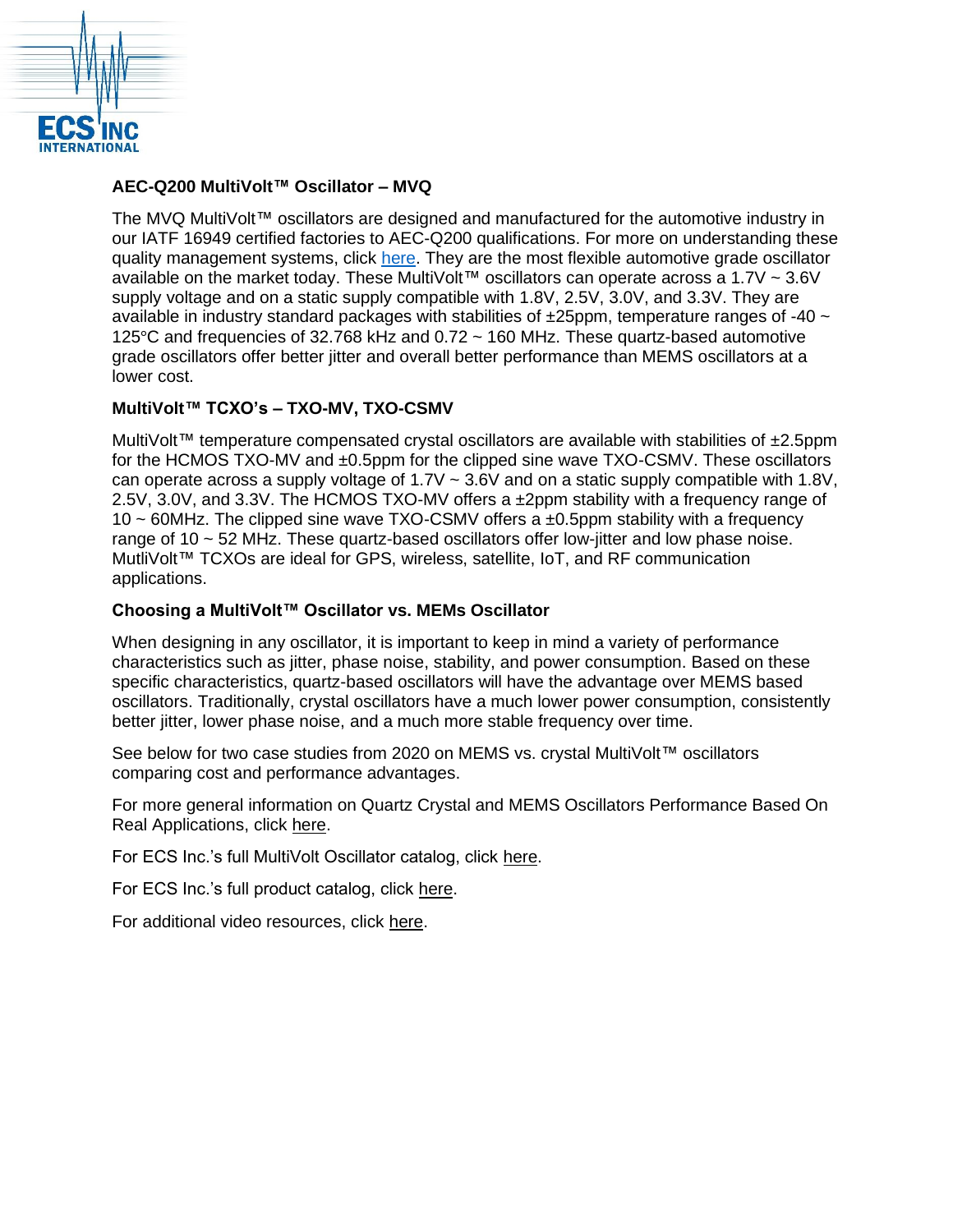Cost and Performance Advantage Case Study:

# MEMS vs. Crystal MultiVolt™ Oscillators



| <b>Technology</b>                         |                             | <b>MEMS</b>                                                                                                          | <b>Advantage</b> | MultiVolt™                                                                                                                                                                              | <b>Advantage</b> |
|-------------------------------------------|-----------------------------|----------------------------------------------------------------------------------------------------------------------|------------------|-----------------------------------------------------------------------------------------------------------------------------------------------------------------------------------------|------------------|
| <b>Part Number/</b><br><b>Description</b> |                             | ASEMB-50.000MHz-LC-T(1)<br>3.2 x 2.5mm, ±50ppm,<br>$-40^{\circ}$ C ~ +85°C, 50MHz                                    |                  | ECS-3225MV-500-BN-TR(3)<br>3.2 x 2.5mm, ±50ppm,<br>$-40^{\circ}$ C ~ +85 $^{\circ}$ C, 50MHz                                                                                            |                  |
|                                           |                             | ASDMB-24.000MHz-LC-T(2)<br>2.5 x 2.0, ±50ppm,<br>$-40^{\circ}$ C ~ +85 $^{\circ}$ C, 50MHz                           |                  | ECS-2520MV-240-BN-TR(4)<br>2.5 x 2.0mm, ±50ppm,<br>$-40^{\circ}$ C ~ +85°C, 50MHz                                                                                                       |                  |
| Vendor                                    |                             | Abracon                                                                                                              |                  | <b>ECS Inc. International</b>                                                                                                                                                           |                  |
| <b>Manufacturing</b><br><b>Technology</b> |                             | <b>Silicon MEMS</b>                                                                                                  |                  | Crystal / ASIC                                                                                                                                                                          |                  |
| <b>Operating Temp.</b><br>Compensation    |                             | $-40^{\circ}$ C ~ +85 $^{\circ}$ C                                                                                   |                  | $-40^{\circ}$ C ~ +85°C                                                                                                                                                                 |                  |
| <b>Technical Comps</b>                    | Operating<br>Temp.<br>Range | Blank: $0^{\circ}$ C ~ +70 $^{\circ}$ C<br>E: -20°C ~ +70°C<br>L: -40°C ~ +85°C<br>$X: -40\degree C - +105\degree C$ |                  | M: -20 $\rm{^{\circ}C} \sim +70\rm{^{\circ}C}$<br>N: $-40^{\circ}$ C ~ +85°C<br>See ECS-3225MVQ for<br>AEC-Q200 & Extended<br>Temperature to<br>S: -40 $^{\circ}$ C ~ +125 $^{\circ}$ C |                  |
|                                           | Current                     | 16mA Max.                                                                                                            |                  | 5mA Max.                                                                                                                                                                                |                  |
|                                           | Standby<br>Current          | 15uA Max.                                                                                                            |                  | 10uA Max.                                                                                                                                                                               |                  |
|                                           | Voltage<br>Range            | +1.8V to +3.3V                                                                                                       |                  | $+1.62V$ to $+3.63V$                                                                                                                                                                    |                  |
|                                           | <b>Jitter</b>               | 5pS to 10pS (Max)<br>Period Jitter<br>(1.7pS) Phase Jitter<br>12KHz-20MHz                                            |                  | 1pS (Max)<br>Phase Jitter<br>12KHz-20MHz                                                                                                                                                |                  |
|                                           | Rt/Ft                       | $2-3nS$ (Max)                                                                                                        |                  | 7nS (Max)                                                                                                                                                                               |                  |
|                                           | Aging                       | ±5ppm / 1 <sup>st</sup> Year                                                                                         |                  | <b>Stability Inclusive</b><br>of Aging                                                                                                                                                  |                  |
|                                           | Output<br>Load              | 15/25 or 40pF                                                                                                        |                  | 15pF                                                                                                                                                                                    |                  |
|                                           | Resistance<br>to Shock      | <b>High Shock</b>                                                                                                    |                  | N/A                                                                                                                                                                                     |                  |
|                                           | Supply<br>Base              | Narrow                                                                                                               |                  | Wide                                                                                                                                                                                    |                  |
| <b>Price</b><br>Comparison*               |                             | $1,000 - $1.246^{(1)}$<br>$1,000 - $1.246^{(2)}$                                                                     |                  | $1,000 - $0.510^{(3)}$<br>$1,000 - $0.577^{(4)}$                                                                                                                                        |                  |

\*Price comparison completed 12<sup>th</sup> Aug 2020